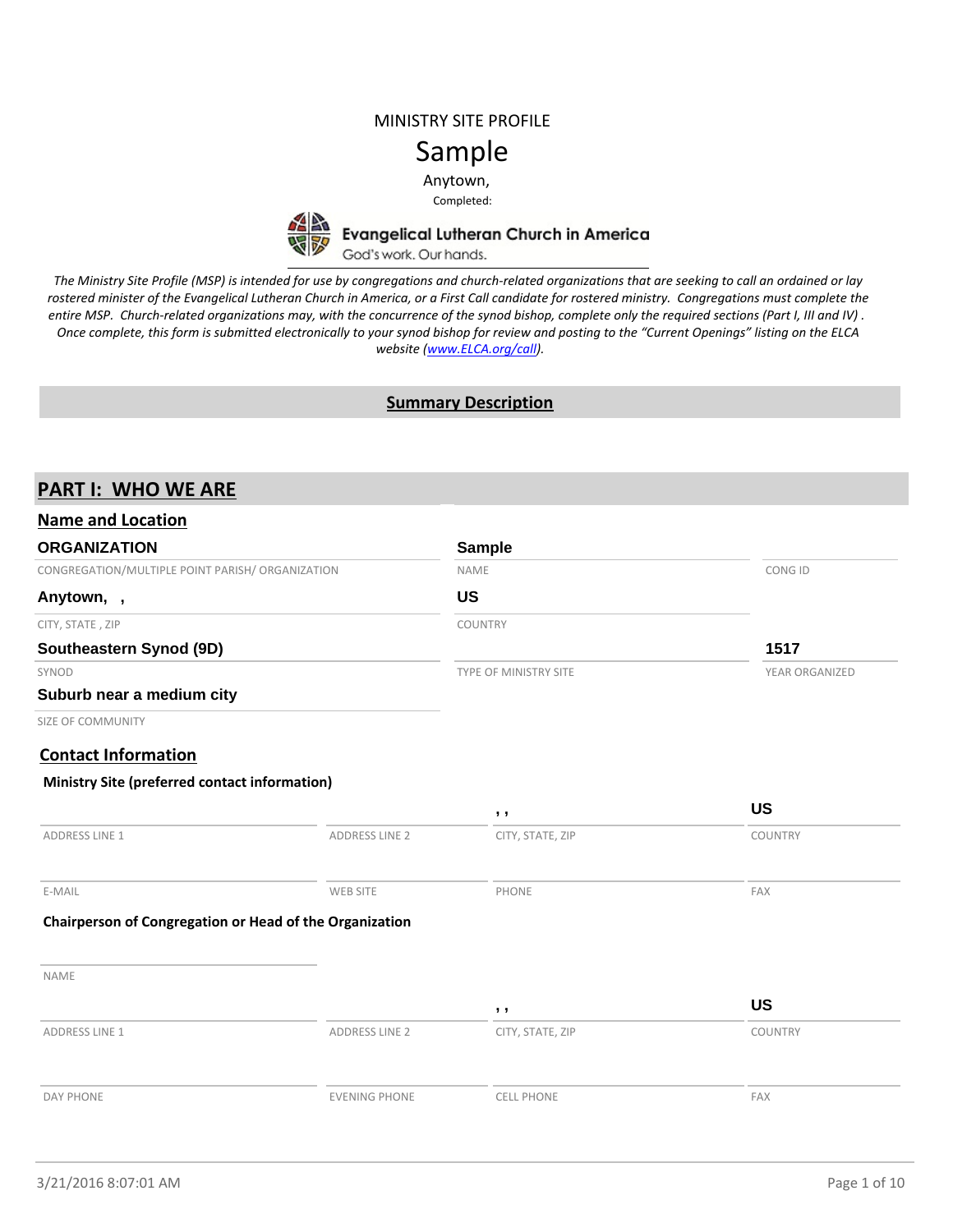

E-MAIL

# **Chairperson of Call or Search Committee**

| <b>NAME</b>                 |                                                |                                                                     |                  |                     |               |                          |                |              |
|-----------------------------|------------------------------------------------|---------------------------------------------------------------------|------------------|---------------------|---------------|--------------------------|----------------|--------------|
|                             |                                                |                                                                     |                  | , ,                 |               |                          | <b>US</b>      |              |
| ADDRESS LINE 1              |                                                | ADDRESS LINE 2                                                      |                  | CITY, STATE, ZIP    |               |                          | COUNTRY        |              |
| DAY PHONE                   |                                                | <b>EVENING PHONE</b>                                                |                  | <b>CELL PHONE</b>   |               |                          | FAX            |              |
| E-MAIL                      |                                                |                                                                     |                  |                     |               |                          |                |              |
| <b>Demographics</b>         |                                                |                                                                     |                  |                     |               |                          |                |              |
| Language Spoken             |                                                |                                                                     |                  |                     |               |                          |                |              |
|                             | In the congregation/ organization              |                                                                     |                  |                     |               |                          |                |              |
|                             | In the surrounding community                   |                                                                     | PRIMARY LANGUAGE |                     |               | SECOND LANGUAGE          | THIRD LANGUAGE |              |
|                             |                                                |                                                                     | PRIMARY LANGUAGE |                     |               | SECOND LANGUAGE          | THIRD LANGUAGE |              |
|                             | Race/ Ethnicity (In the Congregation)          |                                                                     |                  |                     |               |                          |                |              |
| LARGEST                     |                                                | SECOND                                                              | THIRD            |                     | <b>FOURTH</b> |                          |                |              |
|                             | COMMENTS OR EXPLANATION                        |                                                                     |                  |                     |               |                          |                |              |
|                             | <b>Race/ Ethnicity (Surrounding Community)</b> |                                                                     |                  |                     |               |                          |                |              |
| LARGEST                     |                                                | SECOND                                                              | THIRD            |                     | <b>FOURTH</b> |                          |                |              |
|                             | <b>COMMENTS OR EXPLANATION</b>                 |                                                                     |                  |                     |               |                          |                |              |
| <b>Gender comparison</b>    |                                                | Age distribution                                                    |                  |                     |               |                          |                |              |
| %                           | $\%$                                           | $\%$                                                                | $\%$             | %                   |               | $\%$                     |                | $\%$         |
| MALE                        | FEMALE                                         | 19 YEARS OR YOUNGER                                                 | $20 - 34$        | $35 - 49$           |               | $50 - 65$                |                | OVER 65      |
| <b>Number of Paid Staff</b> |                                                |                                                                     |                  |                     |               |                          |                |              |
| CLERGY                      |                                                | LAY ROSTERED   OTHER LAY PROFESSIONALS                              |                  | SECRETARIAL SUPPORT |               | <b>CUSTODIAL SUPPORT</b> |                | <b>OTHER</b> |
|                             | <b>Congregational Information</b>              |                                                                     |                  |                     |               |                          |                |              |
|                             |                                                | AVE WEEKLY WORSHIP ATTENDANCE AVE ATTENDANCE IN CHRISTIAN EDUCATION |                  | PARISH TYPE         |               |                          |                |              |
|                             | Distance members live from church facilities:  |                                                                     |                  |                     |               |                          |                |              |
|                             |                                                |                                                                     |                  |                     |               |                          |                |              |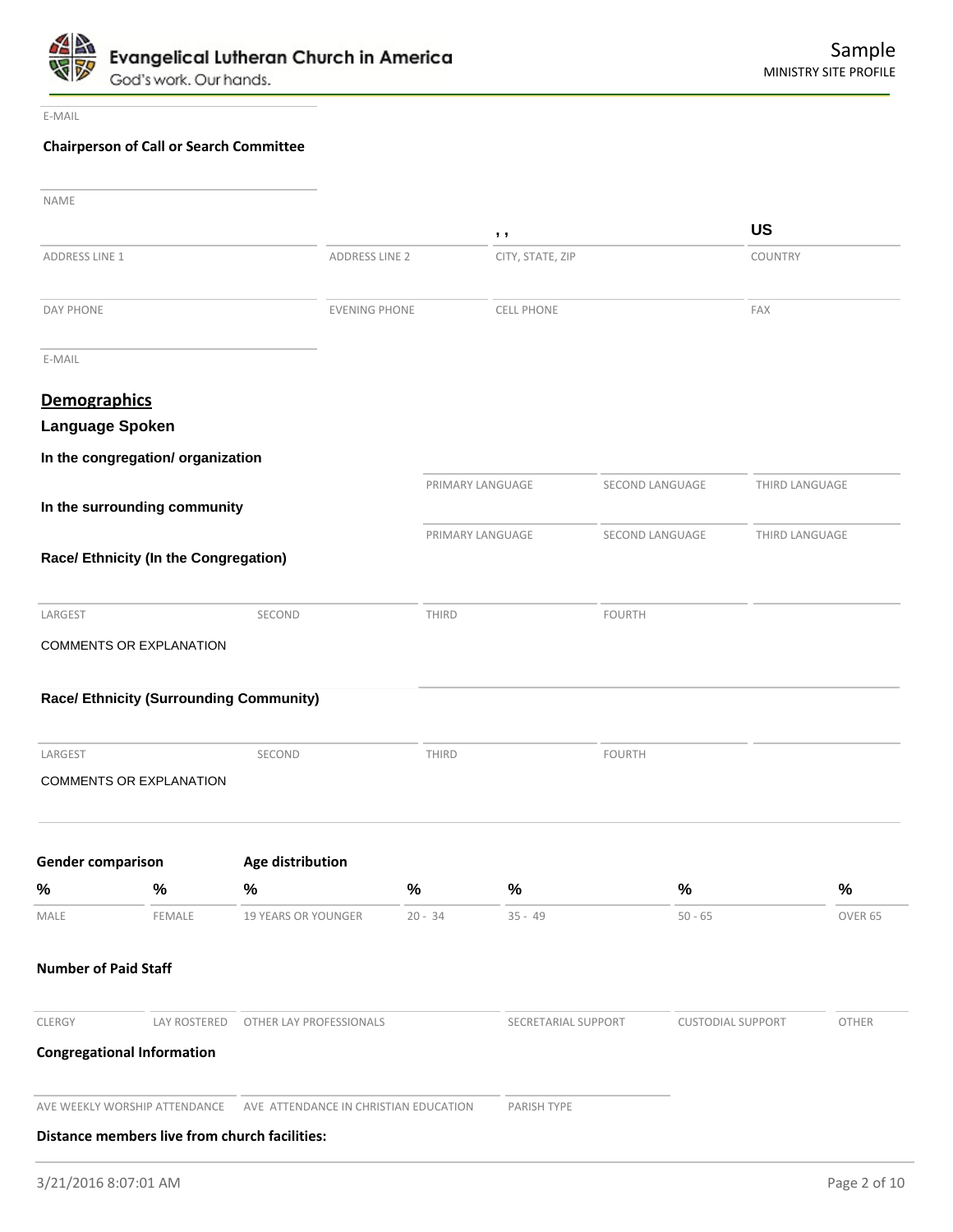God's work. Our hands.

| $\%$                                                                  |                                                 | $\frac{9}{6}$  |                                                                                    | %                            | %                        |        |            |
|-----------------------------------------------------------------------|-------------------------------------------------|----------------|------------------------------------------------------------------------------------|------------------------------|--------------------------|--------|------------|
|                                                                       | 1/2 MILE OR LESS                                | $1/2 - 1$ MILE |                                                                                    | $1 - 3$ MILES                | <b>MORE THAN 3 MILES</b> |        |            |
|                                                                       | <b>Community Type</b>                           |                |                                                                                    |                              |                          |        |            |
| □                                                                     | Bedroom community                               | □              |                                                                                    | <b>College or University</b> |                          | □      | Farming    |
| □                                                                     | Inner City                                      | 口              |                                                                                    | Mining/logging               |                          | $\Box$ | Ranching   |
| □                                                                     | Industrial                                      | $\Box$         |                                                                                    | Resort                       |                          | □      | Retirement |
|                                                                       | <b>Budget of the Congregation/ Organization</b> |                |                                                                                    | <b>LAST FISCAL YEAR</b>      |                          |        |            |
| TOTAL BUDGET FOR THE LAST FISCAL YEAR                                 |                                                 |                | TOTAL DEBT OF THE CONGREGATION/ ORGANIZATION AT<br>THE END OF THE LAST FISCAL YEAR |                              |                          |        |            |
| MISSION SUPPORT TO THE ELCA/ SYNOD FOR THE LAST FISCAL<br><b>YEAR</b> |                                                 |                | TOTAL SAVINGS, RESERVES, ENDOWMENT AT THE END OF<br>THE LAST FISCAL YEAR           |                              |                          |        |            |

# **PART II: OUR VISION FOR MISSION**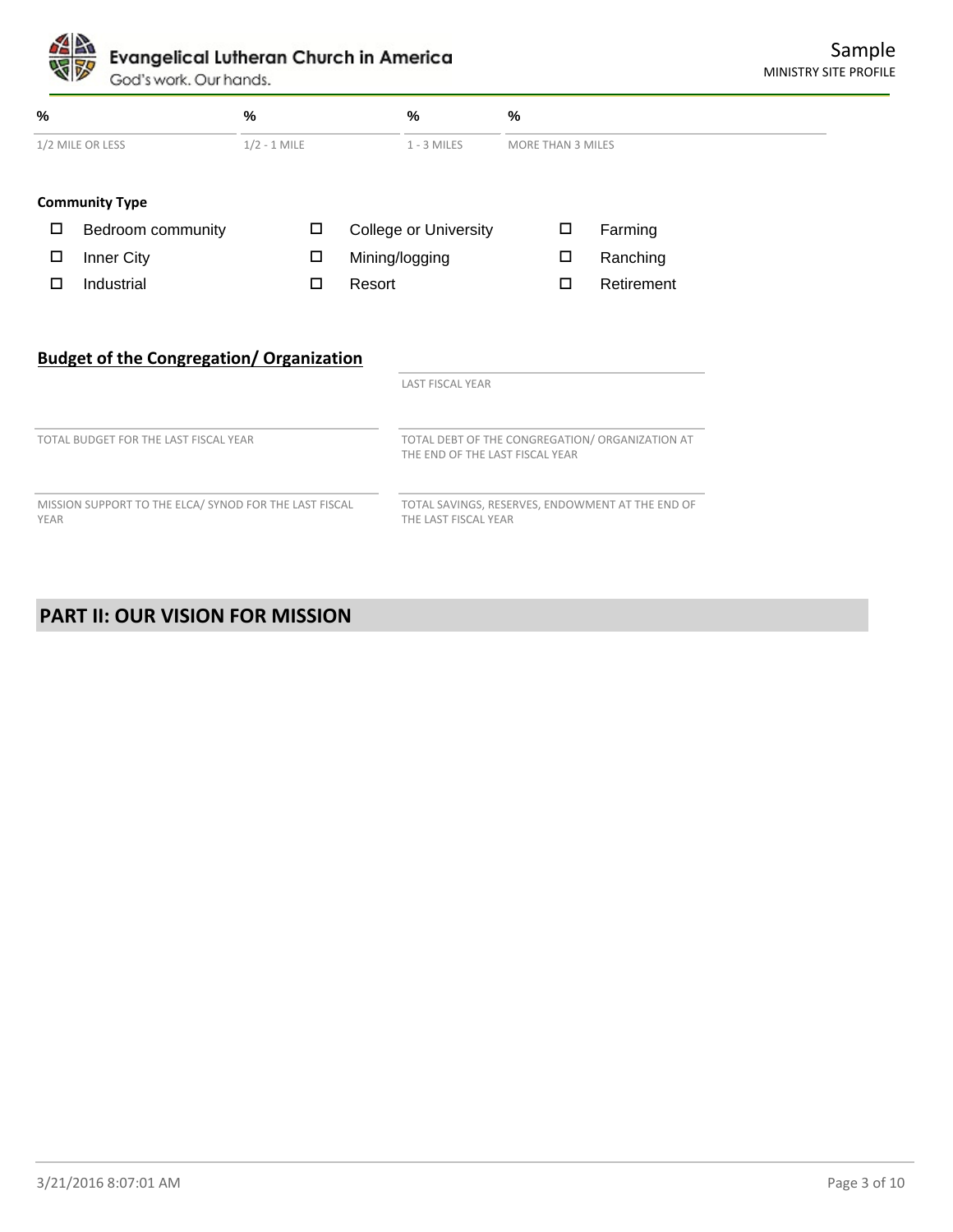

### **Trends in the Community Context of the Congregation or Organization**

#### **Characteristics:**

Write a description of your community in terms of socio-economic status, demographics, primary areas of employment and lifestyle. The Demographic ZIP Code report for your primary ZIP codes may be helpful.

#### **Trends:**

List three changes or trends within the congregation or organization which have occurred in the last three to five years.

#### **Context:**

List three ways that the community in which you are located has been challenged by change and transition in the last three to five years.

#### **Programs:**

Describe your congregation's or organization's current programs for mission and ministry.

#### **Goals:**

What are the primary goals of your ministry site (please refer to any Strategic Plan that has been adopted).

#### **Energy:**

What is your congregation or organization really excited about right now?

#### **Partnership:**

How does this congregation or organization see itself as a member and active participant in the Evangelical Lutheran Church in America and the synod?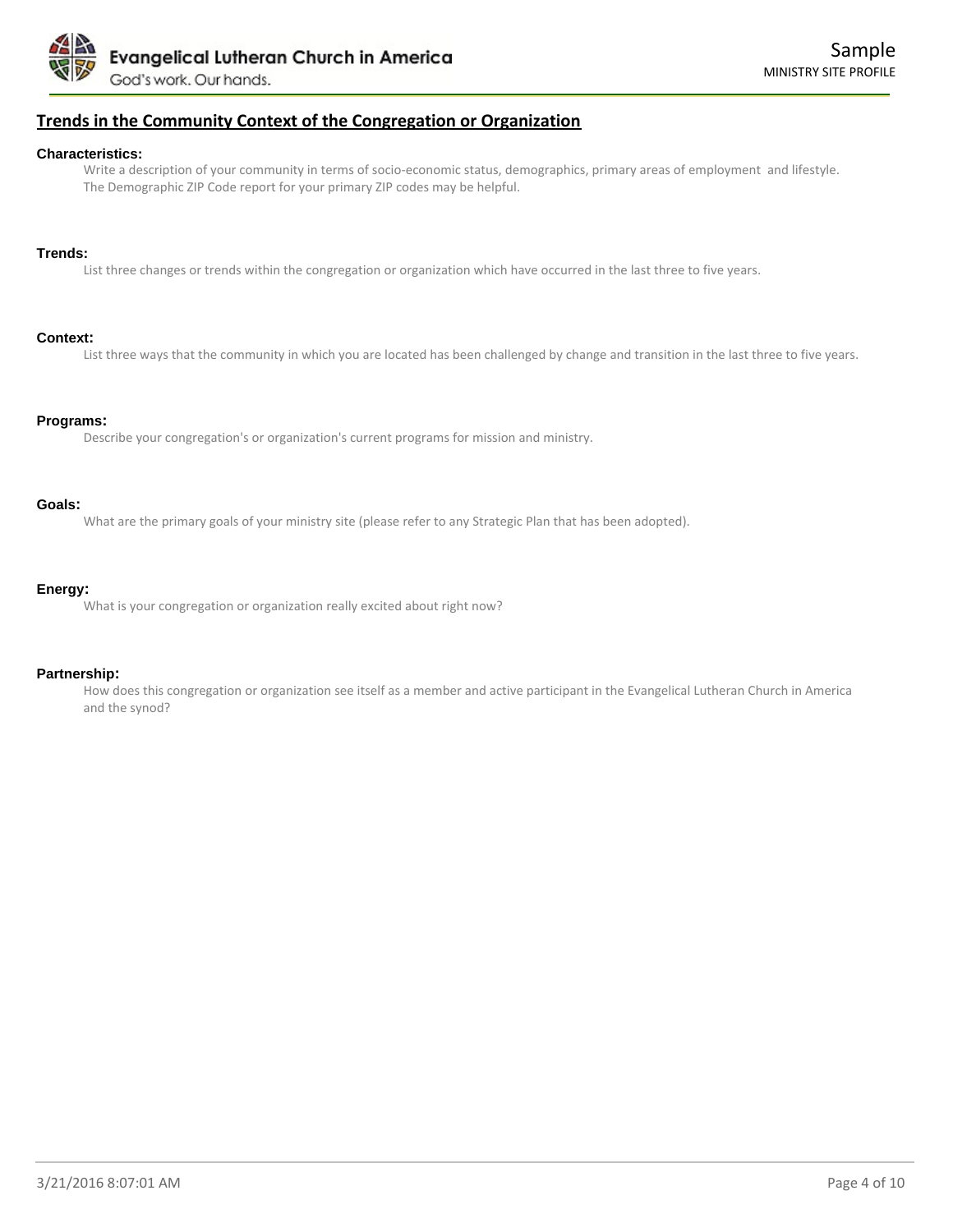

# **Ministry Site Characteristics**

|                                                            | <b>AS A COMMUNITY</b>   |                                    |                 |                                   |                                                           |  |  |
|------------------------------------------------------------|-------------------------|------------------------------------|-----------------|-----------------------------------|-----------------------------------------------------------|--|--|
|                                                            | A LOT<br><b>LIKE US</b> | A LITTLE A LITTLE                  | LIKE US LIKE US | A LOT<br><b>LIKE</b><br><b>US</b> |                                                           |  |  |
| We tend to be formal and programmatic.                     | □                       | $\Box$                             | □               | $\Box$                            | We tend to be informal and spontaneous.                   |  |  |
| We have clearly defined goals and plans for our<br>future. | □                       | □                                  | □               | □                                 | We have no stated goals or plans.                         |  |  |
| We are racially and economically diverse.                  | □                       | □                                  | □               | □                                 | We are demographically homogeneous.                       |  |  |
|                                                            |                         | <b>OUR LEADERSHIP STYLE</b>        |                 |                                   |                                                           |  |  |
| We welcome ideas that are provoking and<br>challenging.    | □                       | $\Box$                             | □               | $\Box$                            | We prefer ideas that are tried and true.                  |  |  |
| We rely on our leaders for direction.                      | □                       | $\Box$                             | □               | □                                 | We rely on group decision-making.                         |  |  |
| We have learned how to use conflict<br>constructively.     | □                       | □                                  | □               | $\Box$                            | We tend to perceive conflict as something<br>destructive. |  |  |
|                                                            |                         | <b>OUR PROGRAMMING</b>             |                 |                                   |                                                           |  |  |
| Our facilities are often used by community<br>groups.      | □                       | □                                  | □               | $\Box$                            | Our facilities are only used for our activities.          |  |  |
| We train people to minister outside our walls.             | $\Box$                  | □                                  | □               | □                                 | We train people to minister inside our walls.             |  |  |
| We focus on ideas and beliefs.                             | □                       | □                                  | □               | □                                 | We focus on skills and action.                            |  |  |
|                                                            |                         | <b>OUR THEOLOGICAL PERSPECTIVE</b> |                 |                                   |                                                           |  |  |
| We are obviously Lutheran in identify and<br>practice.     | □                       | □                                  | □               | □                                 | We are less obvious about our Lutheran<br>heritage.       |  |  |
| We participate in synod and ELCA activities.               | □                       | $\Box$                             | □               | □                                 | We are not very active in the synod and<br>ELCA.          |  |  |
| We focus on Biblical studies and doctrine.                 | □                       | □                                  | □               | □                                 | We focus on contemporary issues and topics.               |  |  |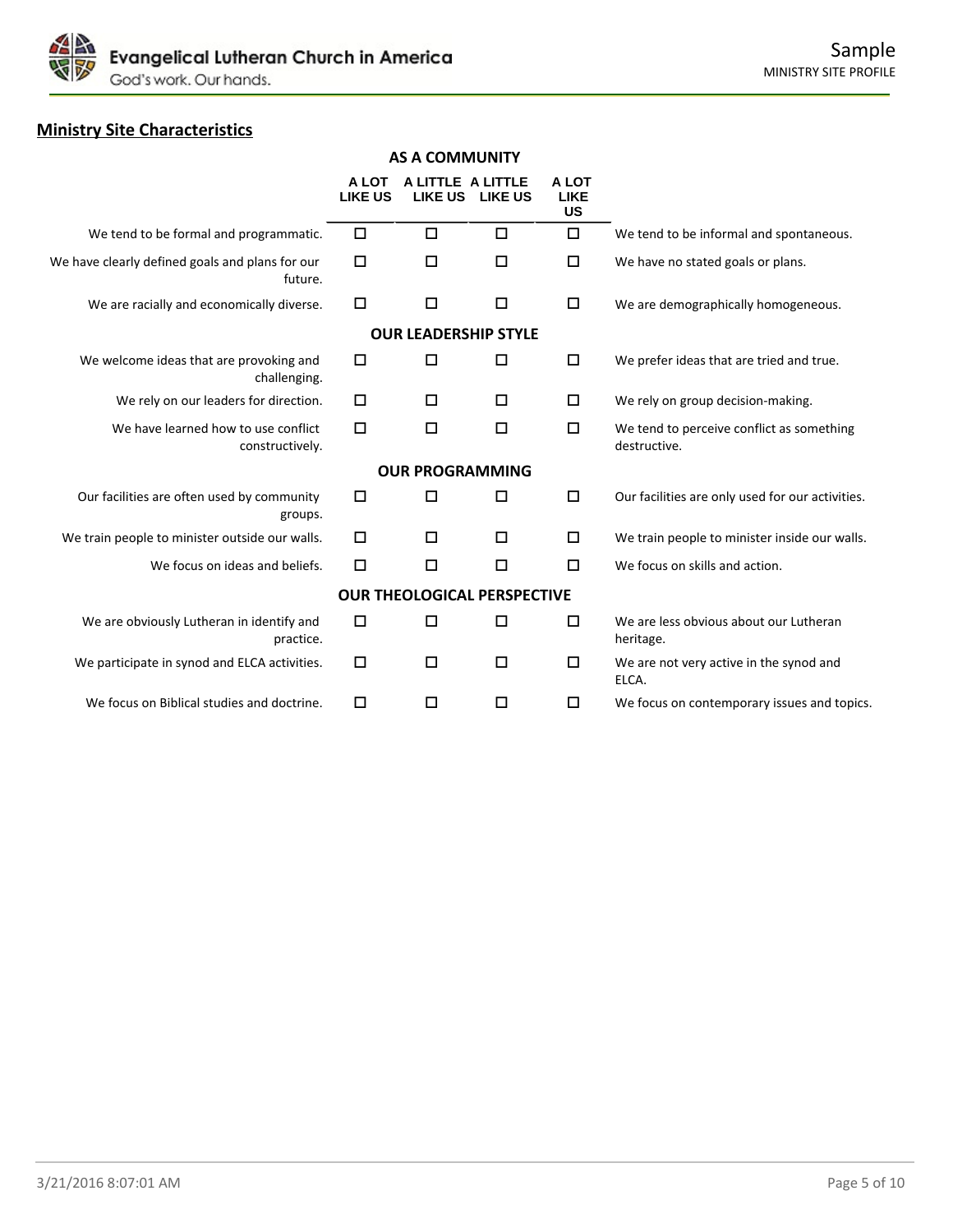

# **Purpose, Giftedness and Mission**

| <b>Purpose</b>    | How does this congregation or organization understand its reason for being in the light of God's call to mission and service?<br>Who are you? Why are you here?                                                                                                      |
|-------------------|----------------------------------------------------------------------------------------------------------------------------------------------------------------------------------------------------------------------------------------------------------------------|
| <b>Giftedness</b> | What are your gifts and resources for fulfilling this purpose? What are the congregation's or organization's top three assets<br>and how are they being used? Are there obstacles that must be overcome to be able to use these gifts and accomplish the<br>mission? |
| <b>Mission</b>    | In light of the way you have described your ministry context in this Ministry Site Profile, what are the top three mission<br>priorities which, if accomplished, hold the most promise for the continued development of this ministry?                               |

# **References**

# **Synodical Bishop**

| <b>NAME</b>                                 | SYNOD                  | E-MAIL |     |
|---------------------------------------------|------------------------|--------|-----|
|                                             |                        |        |     |
| <b>DAY PHONE</b>                            | <b>EVENING PHONE</b>   | CELL   | FAX |
|                                             |                        |        |     |
| Inside Congregation or organization         |                        |        |     |
|                                             |                        |        |     |
| NAME                                        | ORGANIZATION AND TITLE | E-MAIL |     |
|                                             |                        |        |     |
| <b>DAY PHONE</b>                            | <b>EVENING PHONE</b>   | CELL   | FAX |
| <b>Outside Congregation or organization</b> |                        |        |     |
|                                             |                        |        |     |
| NAME                                        | ORGANIZATION AND TITLE | E-MAIL |     |
|                                             |                        |        |     |
| <b>DAY PHONE</b>                            | <b>EVENING PHONE</b>   | CELL   | FAX |
| Member of the ELCA Clergy roster            |                        |        |     |
|                                             |                        |        |     |
| NAME                                        | ORGANIZATION AND TITLE | E-MAIL |     |
|                                             |                        |        |     |
| <b>DAY PHONE</b>                            | <b>EVENING PHONE</b>   | CELL   | FAX |
| Anyone else who knows your setting well     |                        |        |     |
|                                             |                        |        |     |
| <b>NAME</b>                                 | SYNOD                  | E-MAIL |     |
|                                             |                        |        |     |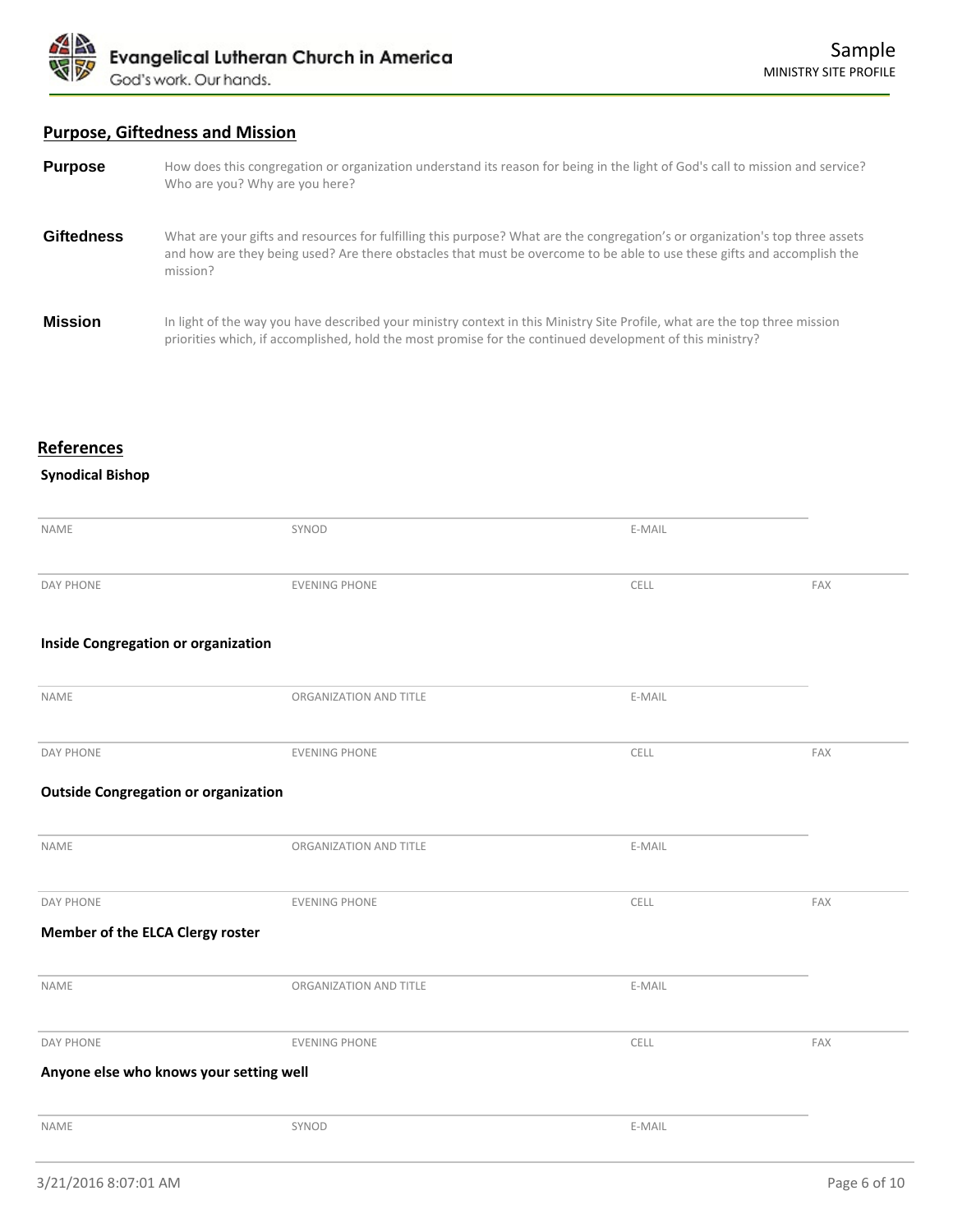Evangelical Lutheran Church in America God's work. Our hands.

| <b>DAY PHONE</b>    |                                |                        |                                                         | <b>EVENING PHONE</b> |               |                               |                                      | <b>CELL</b> |              | <b>FAX</b>                    |
|---------------------|--------------------------------|------------------------|---------------------------------------------------------|----------------------|---------------|-------------------------------|--------------------------------------|-------------|--------------|-------------------------------|
|                     |                                |                        | <b>PART III: LEADERSHIP NEEDS</b>                       |                      |               |                               |                                      |             |              |                               |
|                     | The Leader we Seek             |                        |                                                         |                      |               |                               |                                      |             |              |                               |
| <b>Roster Type:</b> |                                |                        |                                                         |                      |               |                               |                                      |             |              |                               |
| $\Box$              |                                | Associate in Ministry  |                                                         | □                    |               | Deaconess                     |                                      |             | $\Box$       | <b>Diaconal Minister</b>      |
| □                   |                                | <b>Ordained Clergy</b> |                                                         | □                    |               | In Candidacy/First Call       |                                      |             |              |                               |
|                     |                                |                        |                                                         |                      |               |                               |                                      |             |              |                               |
|                     | <b>POSITION TYPE:</b>          |                        |                                                         |                      |               | MINIMUM DEGREE REQUIRED:      |                                      |             |              | FULL TIME/PART TIME:          |
|                     | <b>Language Proficiencies</b>  |                        |                                                         |                      |               |                               |                                      |             |              |                               |
|                     |                                |                        | PRIMARY LANGUAGE (PROFICIENCY)                          |                      |               | SECOND LANGUAGE (PROFICIENCY) |                                      |             |              | THIRD LANGUAGE (PROFICIENCY)  |
| <b>Experience:</b>  |                                |                        |                                                         |                      |               |                               |                                      |             |              |                               |
| □                   | 0-3 years                      | $\Box$                 | 4-9 years                                               | $\Box$               | 10 - 15 years | $\Box$                        | 16-20 years                          | $\Box$      | $21 + years$ |                               |
|                     | <b>Top Five Ministry Tasks</b> |                        |                                                         |                      |               |                               |                                      |             |              |                               |
|                     |                                |                        | The five most critical tasks required in this position. |                      |               |                               |                                      |             |              |                               |
|                     | $\Box$                         | Administration         |                                                         |                      | □             |                               | Building a Sense of Community $\Box$ |             |              | Campus / Young Adult Ministry |
|                     | □                              | Chaplaincy             |                                                         |                      | $\Box$        | Children's Ministry           |                                      | □           |              | <b>Christian Education</b>    |
|                     | □                              |                        | Communications/ Media                                   |                      | □             |                               | <b>Community Organizing</b>          | □           |              | <b>Conflict Management</b>    |

| □ | Communications/ Media             | □ | <b>Community Organizing</b>           | □ | <b>Conflict Management</b>       |
|---|-----------------------------------|---|---------------------------------------|---|----------------------------------|
| □ | Counseling/ Social Work           | ш | Early Childhood Administration $\Box$ |   | <b>Ecumenical Work</b>           |
| □ | Evangelism/Mission                | □ | <b>Financial Management</b>           | □ | <b>Global Service</b>            |
| □ | Innovation / Creativity           | □ | Interim Ministry                      | □ | Interpret Theology               |
| □ | Inter-personal Climate            | □ | Ministry in Crisis                    | □ | Ministry in Daily Life           |
| □ | Ministry with Seniors             | □ | <b>Multicultural Ministry</b>         | □ | Music / Worship / Arts           |
| □ | <b>Outdoor/ Camping Ministry</b>  | □ | Parish Nurse / Health                 | □ | Participant in the Larger Church |
| □ | Pastoral Care and Visitation      | □ | Preaching / Worship                   | □ | Public Policy / Advocacy         |
| □ | Recruit and Equip Leaders         | □ | Self Care / Family Life               | □ | <b>Small Group Ministry</b>      |
| □ | Social Ministry                   | □ | Spiritual Formation / Direction       | □ | Stewardship                      |
| □ | <b>Strategic Mission Planning</b> | □ | Teaching                              | □ | <b>Volunteer Coordination</b>    |
| □ | Youth and Family Ministry         |   |                                       |   |                                  |

# **Gifts for Ministry**

*The five gifts essential in this position, and the five that are very helpful in this position.*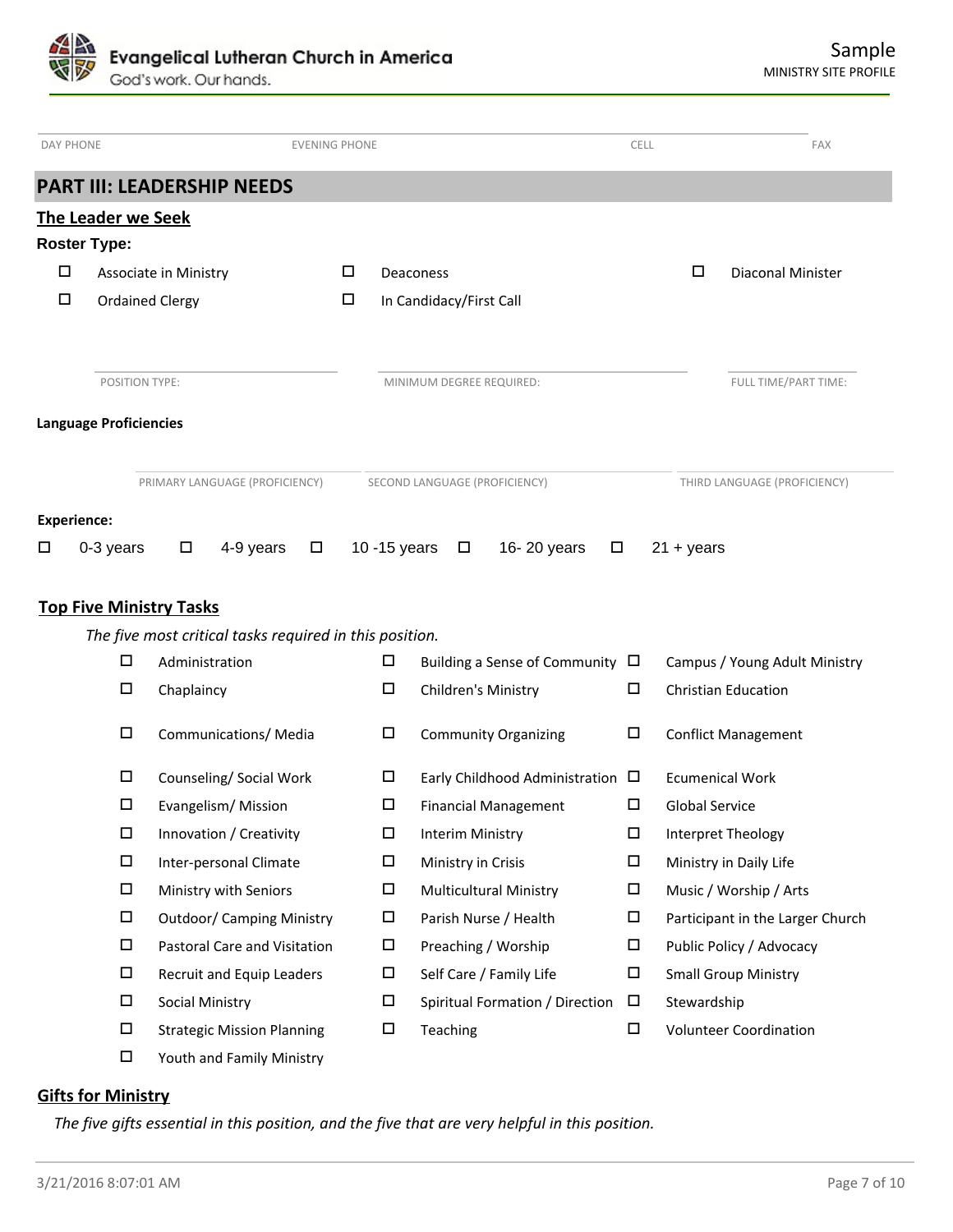

| Help people develop their spiritual life.<br>Help people understand and act upon issues of social justice.<br>Provide care and nurture.<br>Be active in visitation of members and non-members.<br>Be effective in working with children.<br>Build a sense of community among the people with whom he/she works.<br>Help others develop their leadership abilities and skills for ministry.<br>Be an effective administrator.<br>Be an effective communicator.<br>Be an effective teacher.<br>Encourage support of the Church's wider mission.<br>Work regularly in the development of stewardship growth.<br>Be active in ecumenical relationships.<br>Be effective in working with youth.<br>Organize people for community action.<br>Be skilled in planning and leading programs.<br>Have a strong commitment and loyalty to the Lutheran Church.<br>Understand and interpret the mission of the Church from a global perspective.<br>Deal effectively with conflict.<br>Bring joy and good humor to relationships.<br>Be able to share leadership and work in a team.<br>Be creative and innovative about his or her tasks.<br>Be able to use technology and media.<br>Appreciate cultural diversity in language and customs.<br>Have talents in the areas of music, arts and writing. | <b>Top</b><br>Priority | Very<br><b>Helpful</b> |
|-------------------------------------------------------------------------------------------------------------------------------------------------------------------------------------------------------------------------------------------------------------------------------------------------------------------------------------------------------------------------------------------------------------------------------------------------------------------------------------------------------------------------------------------------------------------------------------------------------------------------------------------------------------------------------------------------------------------------------------------------------------------------------------------------------------------------------------------------------------------------------------------------------------------------------------------------------------------------------------------------------------------------------------------------------------------------------------------------------------------------------------------------------------------------------------------------------------------------------------------------------------------------------------------|------------------------|------------------------|
|                                                                                                                                                                                                                                                                                                                                                                                                                                                                                                                                                                                                                                                                                                                                                                                                                                                                                                                                                                                                                                                                                                                                                                                                                                                                                           |                        |                        |
|                                                                                                                                                                                                                                                                                                                                                                                                                                                                                                                                                                                                                                                                                                                                                                                                                                                                                                                                                                                                                                                                                                                                                                                                                                                                                           |                        |                        |
|                                                                                                                                                                                                                                                                                                                                                                                                                                                                                                                                                                                                                                                                                                                                                                                                                                                                                                                                                                                                                                                                                                                                                                                                                                                                                           |                        |                        |
|                                                                                                                                                                                                                                                                                                                                                                                                                                                                                                                                                                                                                                                                                                                                                                                                                                                                                                                                                                                                                                                                                                                                                                                                                                                                                           |                        |                        |
|                                                                                                                                                                                                                                                                                                                                                                                                                                                                                                                                                                                                                                                                                                                                                                                                                                                                                                                                                                                                                                                                                                                                                                                                                                                                                           |                        |                        |
|                                                                                                                                                                                                                                                                                                                                                                                                                                                                                                                                                                                                                                                                                                                                                                                                                                                                                                                                                                                                                                                                                                                                                                                                                                                                                           |                        |                        |
|                                                                                                                                                                                                                                                                                                                                                                                                                                                                                                                                                                                                                                                                                                                                                                                                                                                                                                                                                                                                                                                                                                                                                                                                                                                                                           |                        |                        |
|                                                                                                                                                                                                                                                                                                                                                                                                                                                                                                                                                                                                                                                                                                                                                                                                                                                                                                                                                                                                                                                                                                                                                                                                                                                                                           |                        |                        |
|                                                                                                                                                                                                                                                                                                                                                                                                                                                                                                                                                                                                                                                                                                                                                                                                                                                                                                                                                                                                                                                                                                                                                                                                                                                                                           |                        |                        |
|                                                                                                                                                                                                                                                                                                                                                                                                                                                                                                                                                                                                                                                                                                                                                                                                                                                                                                                                                                                                                                                                                                                                                                                                                                                                                           |                        |                        |
|                                                                                                                                                                                                                                                                                                                                                                                                                                                                                                                                                                                                                                                                                                                                                                                                                                                                                                                                                                                                                                                                                                                                                                                                                                                                                           |                        |                        |
|                                                                                                                                                                                                                                                                                                                                                                                                                                                                                                                                                                                                                                                                                                                                                                                                                                                                                                                                                                                                                                                                                                                                                                                                                                                                                           |                        |                        |
|                                                                                                                                                                                                                                                                                                                                                                                                                                                                                                                                                                                                                                                                                                                                                                                                                                                                                                                                                                                                                                                                                                                                                                                                                                                                                           |                        |                        |
|                                                                                                                                                                                                                                                                                                                                                                                                                                                                                                                                                                                                                                                                                                                                                                                                                                                                                                                                                                                                                                                                                                                                                                                                                                                                                           |                        |                        |
|                                                                                                                                                                                                                                                                                                                                                                                                                                                                                                                                                                                                                                                                                                                                                                                                                                                                                                                                                                                                                                                                                                                                                                                                                                                                                           |                        |                        |
|                                                                                                                                                                                                                                                                                                                                                                                                                                                                                                                                                                                                                                                                                                                                                                                                                                                                                                                                                                                                                                                                                                                                                                                                                                                                                           |                        |                        |
|                                                                                                                                                                                                                                                                                                                                                                                                                                                                                                                                                                                                                                                                                                                                                                                                                                                                                                                                                                                                                                                                                                                                                                                                                                                                                           |                        |                        |
|                                                                                                                                                                                                                                                                                                                                                                                                                                                                                                                                                                                                                                                                                                                                                                                                                                                                                                                                                                                                                                                                                                                                                                                                                                                                                           |                        |                        |
|                                                                                                                                                                                                                                                                                                                                                                                                                                                                                                                                                                                                                                                                                                                                                                                                                                                                                                                                                                                                                                                                                                                                                                                                                                                                                           |                        |                        |
|                                                                                                                                                                                                                                                                                                                                                                                                                                                                                                                                                                                                                                                                                                                                                                                                                                                                                                                                                                                                                                                                                                                                                                                                                                                                                           |                        |                        |
|                                                                                                                                                                                                                                                                                                                                                                                                                                                                                                                                                                                                                                                                                                                                                                                                                                                                                                                                                                                                                                                                                                                                                                                                                                                                                           |                        |                        |
|                                                                                                                                                                                                                                                                                                                                                                                                                                                                                                                                                                                                                                                                                                                                                                                                                                                                                                                                                                                                                                                                                                                                                                                                                                                                                           |                        |                        |
|                                                                                                                                                                                                                                                                                                                                                                                                                                                                                                                                                                                                                                                                                                                                                                                                                                                                                                                                                                                                                                                                                                                                                                                                                                                                                           |                        |                        |
|                                                                                                                                                                                                                                                                                                                                                                                                                                                                                                                                                                                                                                                                                                                                                                                                                                                                                                                                                                                                                                                                                                                                                                                                                                                                                           |                        |                        |
|                                                                                                                                                                                                                                                                                                                                                                                                                                                                                                                                                                                                                                                                                                                                                                                                                                                                                                                                                                                                                                                                                                                                                                                                                                                                                           |                        |                        |

### **Mutual Expectations**

Please list the five primary areas of activity or focus that you wish your newly-called rostered leader to give special attention to during the first year of his or her ministry at this congregation or organization:

A.

- B.
- C.
- D.
- E.

Please list the five ways that this congregation / organization will support and encourage the rostered leader during the first year in order to help her or him accomplish these responsibilities:

A.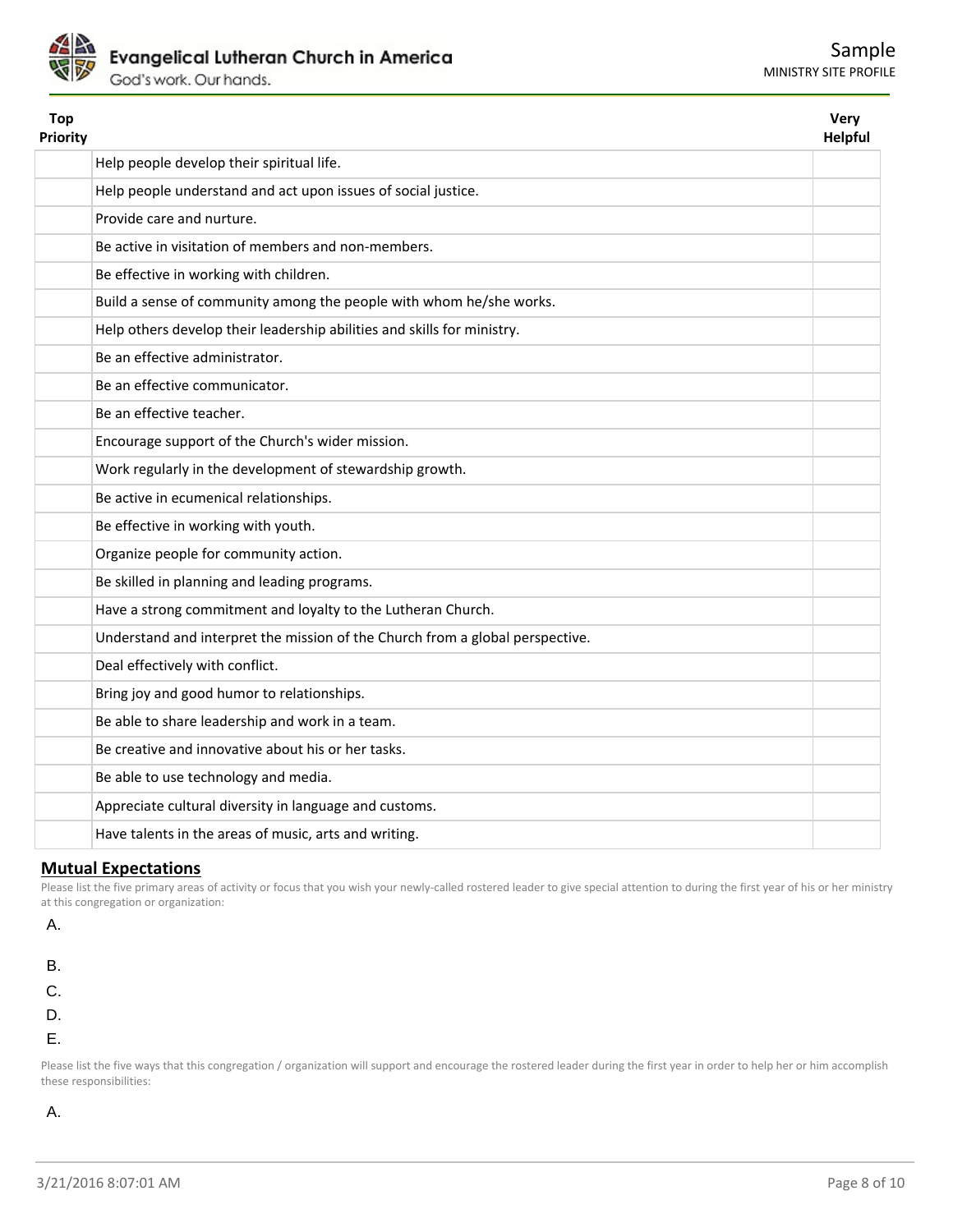

- B.
- C.
- D.
- E.
- **Compensation**

| <b>No</b> | N٥                         |
|-----------|----------------------------|
| PARSONAGE | SOCIAL SECURITY TAX OFFSET |

MAXIMUM AMOUNT AVAILABLE FOR DEFINED COMPENSATION

# **Benefits**

| No                             | No                    |                       |
|--------------------------------|-----------------------|-----------------------|
| <b>PENSION</b>                 | <b>MEDICAL</b>        | <b>VACATION WEEKS</b> |
| No                             | No                    |                       |
| SABBATICAL POLICY              | PARENTAL LEAVE POLICY |                       |
| No                             |                       |                       |
| ARE BACKGROUND CHECKS REQUIRED |                       |                       |

# **Professional Expenses**

| No                               | <b>No</b>                     |
|----------------------------------|-------------------------------|
| AUTO / TRAVEL REIMBURSEMENT      | PROFESSIONAL EXPENSES ACCOUNT |
| No                               | <b>No</b>                     |
| FIRST CALL THEOLOGICAL EDUCATION | <b>CONTINUING EDUCATION</b>   |

# **Comments:**

**Please offer any comment or explanation regarding the compensation package, especially as it compares to synodical recommendations or guidelines.**

### Other Supporting Resources

Are you able to supply the following items, if requested?

| Mission and Vision statement of the congregation or organization | No        |  |
|------------------------------------------------------------------|-----------|--|
| Printed history of the congregation or organization              | No        |  |
| Strategic Plan: Goals and Objectives                             | No        |  |
| <b>Budget</b>                                                    | No        |  |
| Annual Report                                                    | <b>No</b> |  |